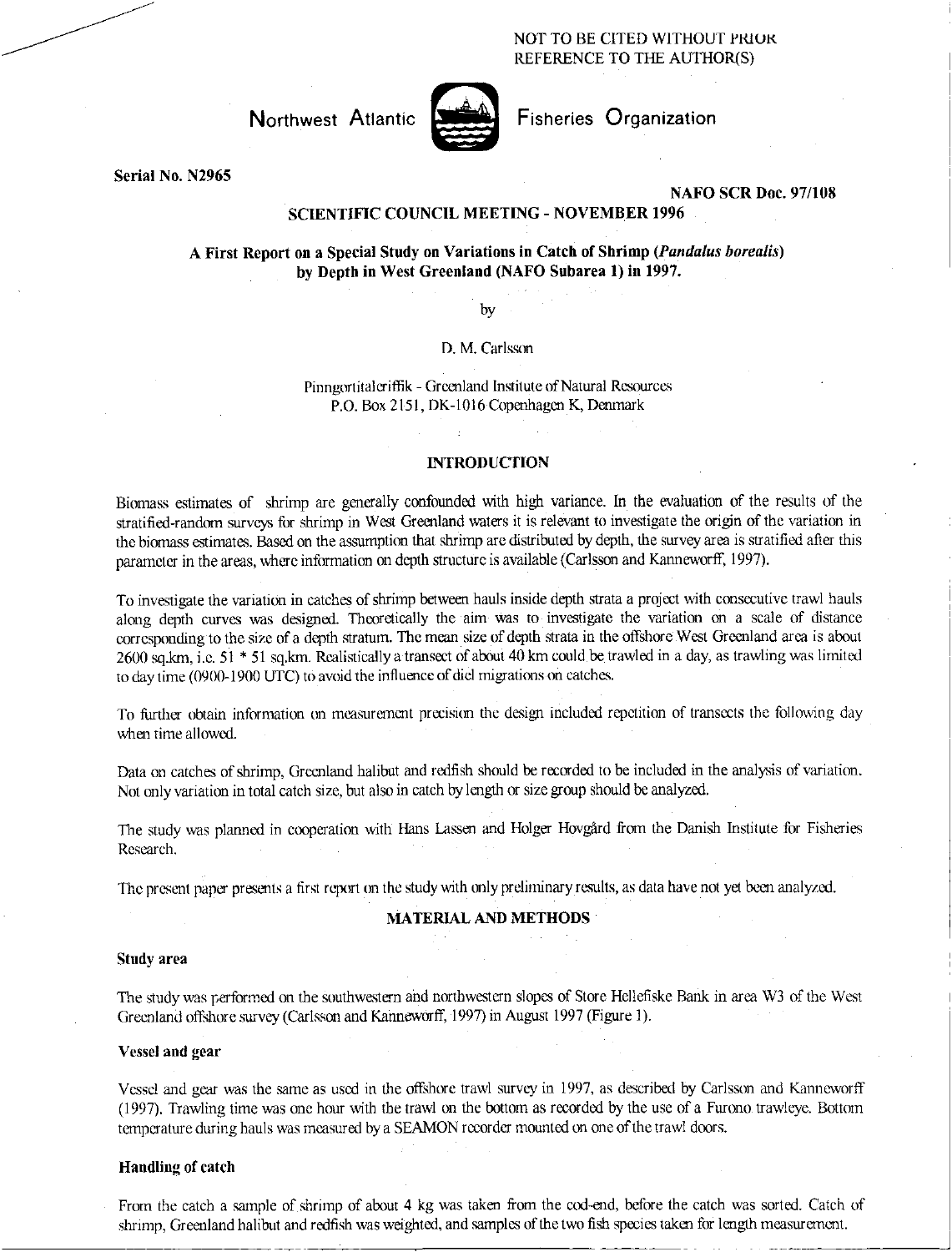Shrimp samples were sorted by sexual development and carapace length measured by sliding caliper to .1 mm. Samples of Greenland halibut and redfish were sorted by sex (specimens above 20 and 17 cm, respectively) and measured to nearest cm below.

 $\overline{2}$ 

## RESULTS AND DISCUSSION

Ten days were available for the study, and the following transects were taken (Figure 1):

On the southwestern slopes of Store Hellefiske Bank:

- S250. 2 days à 7 hauls following the 250-meter depth contour (duplicated hauls)
- S500. 1 day à 6 hauls along the 500 meter contour.
- S375. 1 day a 6 hauls along the 375 meter contour.
- STR. 2 days a 7 hauls in a transect from 250 to 500 meters depth (duplicated hauls).

On the northwestern slopes of Store Hellefiske Bank:

- N250. 1 day a 3 hauls along the 250 meter depth contour.
- N350. 2 days a 7 hauls along the 350 meter contour (duplicated hauls).
- NTR. 1 day a 6 haul in a *transect* from 250 *to* 500 *meters* depth.

A total of 63 hauls were performed. Table 1 gives details on catches of shrimp, Greenland halibut and redfish. Data are not yet analyzed, but some details may be noted.

|             | Pandalus borealis |         | Greenland halibut |       |         |        |  |
|-------------|-------------------|---------|-------------------|-------|---------|--------|--|
| Transect    | Mean              | S.D     | Mean              | S.D   | Mean    | S.D    |  |
| S250/1      | 1715.14           | 2191.13 | 0.12              | 0.10  | 2.25    | 1.48   |  |
| S250/2      | 1095.29           | 1455.78 | 0.12              | 0.07  | 1.63    | 1.26   |  |
| <b>S500</b> | 3.29              | 1.80    | 13.80             | 6.21  | 137.33  | 38.57  |  |
| S375        | 1135.63           | 482.07  | 2.72              | 1.39  | 1313.40 | 905.69 |  |
| STR/1       | 293.24            | 491.06  | 11.54             | 17.84 | 456.39  | 698.27 |  |
| STR/2       | 301.90            | 458.02  | 11.12             | 16.52 | 466.33  | 529.61 |  |
| N250        | 0.02              | 0.03    | 0.04              | 0.05  | 0.80    | 0.49   |  |
| N350/1      | 718.73            | 224.48  | 5.68              | 3.30  | 143.46  | 94.64  |  |
| N350/2      | 850.77            | 158.03  | 5.50              | 3.38  | 205.53  | 135.39 |  |
| NTR         | 171.50            | 170.32  | 14.23             | 21.86 | 25.57   | 37.26  |  |

Means and standard deviations by transect and species:

Catches of shrimp were relatively large in the southern area in 250 and 375 meters depth, but showed high variability (from 50 to 6 000 kg of shrimp and from 774 to almost 2 000 kg of shrimp, respectively). Very small catches were found in 500 meters depth. Accordingly the transect across the depth contours showed high variation, with small catches in shallow and deep water and largest catches about 375 meters depth.

In the northern area shrimp were almost absent in 250 meter depth. Due to this and to bad weather this transect was not continued. Catches in 350 meters depth were not as high as at the almost same depth in the southern area, and showed less variability. Catches along the transect across depth curves were also smaller than in the southern area and varied from 0 kg in 220 meter depth to almost 300 kg in 430 meters depth.

Catches of Greenland halibut were relatively small in both areas, but increased with depth. Catches of redfish were consistently small at 250 meter depth in both areas and were most abundant between 300 and 400 meters depth, however with high variability.

#### REFERENCES

Carlsson, D.M. and P. Kanneworff, 1997. Offshore stratified-random trawl survey for shrimp *(Panda/us borealis)*  in NAFO Subarea 0+1, in 1997. *NAFO SCR Doc.,* No. 101. Serial No. N2958.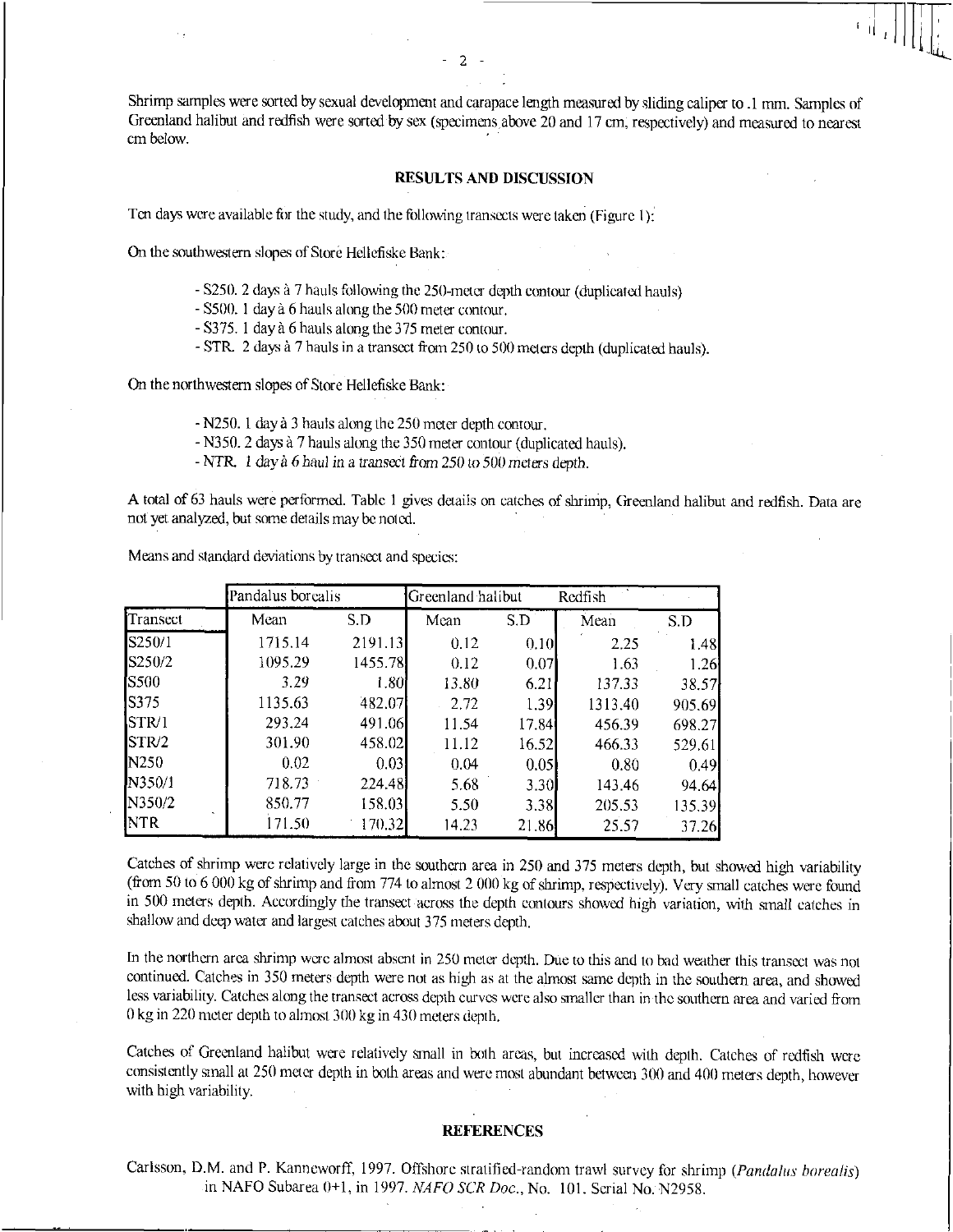# $-3-$

| Duration<br>Station |             |                |                          |                      | Depth      |                    |            | Catch, kg  |                      |                    |
|---------------------|-------------|----------------|--------------------------|----------------------|------------|--------------------|------------|------------|----------------------|--------------------|
| <b>PA002</b>        | Date        | Transect       | Īď.                      | of haul (min) Depth1 |            | Depth <sub>2</sub> | Mean depth | P.borealis | Grl. Halibut Redfish |                    |
| 34                  | 970731      | S250           | -1                       | 60                   | 246        | 254                | 250.0      | 51.10      | 0.10                 | 3.67               |
| 35                  | 970731 S250 |                | $\overline{2}$           | 60                   | 249        | 253                | 251.0      | 781.60     | 0.17                 | 3.74               |
| 36                  | 970731 S250 |                | 3                        | 60                   | 248        | 251                | 249.5      | 1605.10    | 0.28                 | 2.60               |
| 37                  | 970731 S250 |                | 4                        | 60                   | 248        | 250                | 249.0      | 241.70     | 0.06                 | 0.70               |
| 38                  | 970731 S250 |                | 5                        | 60                   | 248        | 250                | 249.0      | 69.20      | 0.23                 | 0.30               |
| 39                  | 970731 S250 |                | 6                        | 60                   | 249        | 256                | 252.5      | 3344.80    | 0.03                 | 0.82               |
| 40                  | 970731 S250 |                | 7                        | 60                   | 249        | 258                | 253.5      | 5912.50    | 0.00                 | 3.90               |
| 41                  | 970801 S250 |                | 1                        | 60                   | 247        | 255                | 2510       | 60.20      | 0.00                 | 3.72               |
| 42                  | 970801 S250 |                | 2                        | 60                   | 250        | 254                | 252.0      | 296.40     | 0.17                 | 2.13               |
| 43                  | 970801 S250 |                | 3                        | 59                   | 249        | 254                | 251.5      | 910.20     | 0.06                 | 1.19               |
| 44                  | 970801 S250 |                | 4                        | 60                   | 248        | 254                | 251.0      | 84.90      | 0.22                 | 0.46               |
| 45                  | 970801 S250 |                | 5                        | 60                   | 249        | 259                | 254.0      | 81.40      | 0.09                 | 0.30               |
| 46                  | 970801 S250 |                | 6                        | 60                   | 244        | 253                | 248.5      | 2505.10    | 0.13                 | 0.95               |
| 47                  | 970801 S250 |                | 7                        | 60                   | 249        | 258                | 253.5      | 3728.80    | 0.15                 | 2.69               |
| 48                  | 970802 S500 |                | 1                        | 60                   | 498        | 502                | 500.0      | 4.33       | 15.20                | 102.90             |
| 49                  | 970802 S500 |                | $\overline{2}$           | 60                   | 497        | 500                | 498.5      | 5.44       | 24.20                | 149.30             |
| 50                  | 970802 S500 |                | 3                        | 60                   | 495        | 501                | 498.0      | 2.02       | 15.10                | 183.50             |
| 51                  | 970802 8500 |                | $\overline{4}$           | 60                   | 498        | 502                | 500.0      | 1.81       | 11.25                | 94.50              |
| 52                  | 970802 S500 |                | 5                        | 60                   | 500        | 503                | 501.5      | 1.24       | 5.45                 | 178.20             |
| 53                  | 970802 S500 |                | 6                        | 60                   | 499        | 502                | 500.5      | 4.89       | 11.60                | 115.60             |
| 54                  | 970803 S375 |                | 1                        | 60                   | 373        | 378                | 375.5      | 774.40     | 1.53                 | 619.90             |
|                     |             |                |                          | 60                   |            | 376                | 374.5      | 648.30     | 3.59                 |                    |
| 55                  | 970803 S375 |                | 2<br>3                   | 60                   | 373<br>370 | 379                | 374.5      | 1939.30    | 1.24                 | 1097.10<br>2781.60 |
| 56                  | 970803 S375 |                |                          | 60                   |            | 376                | 373.0      | 1464.10    |                      | 2055.30            |
| 57                  | 970803 S375 |                | $\boldsymbol{4}$         |                      | 370        |                    |            | 996.50     | 4.90                 |                    |
| 58                  | 970803 S375 |                | 5                        | 60                   | 373        | 379                | 376.0      |            | 3.04                 | 768.70             |
| 59                  | 970803 S375 |                | 6                        | 60                   | 375        | 377                | 376.0      | 991.20     | 2.02                 | 557.80             |
| 60                  | 970804 STR  |                | 1                        | 60                   | 207        | 241                | 224.0      | 0.04       | 0.04                 | 0.63               |
| 61                  | 970804 STR  |                | $\overline{2}$           | 60                   | 259        | 306                | 282.5      | 28.30      | 0.35                 | 2.07               |
| 62                  | 970804 STR  |                | 3                        | 60                   | 306        | 352                | 329.0      | 329.20     | 0.78                 | 19.60              |
| 63                  | 970804 STR  |                | 4                        | 60                   | 363        | 399                | 381.0      | 1360.30    | 2.82                 | 1869.10            |
| 64                  | 970804 STR  |                | 5                        | 60                   | 417        | 444                | 430.5      | 296.90     | 8.51                 | 898.10             |
| 65                  | 970804 STR  |                | 6                        | 60                   | 465        | 503                | 484.0      | 30.50      | 19.50                | 180.90             |
| 66                  | 970804 STR  |                | 7                        | 60                   | 510        | 551                | 530.5      | 7.41       | 48.80                | 224.30             |
| 67                  | 970805 STR  |                | 1                        | 60                   | 200        | 266                | 233.0      | 0.02       | 0.00                 | 0.80               |
| 68                  | 970805 STR  |                | $\overline{c}$           | 60                   | 255        | 298                | 276.5      | 10.35      | 0.37                 | 2.41               |
| 69                  | 970805 STR  |                | 3                        | 60                   | 315        | 354                | 334.5      | 560.70     | 1.27                 | 23.50              |
| 70                  | 970805 STR  |                | 4                        | 60                   | 373        | 401                | 387.0      | 1238.70    | 1.06                 | 967.50             |
| 71                  | 970805 STR  |                | 5                        | 60                   | 419        | 441                | 430.0      | 207.20     | 7.45                 | 1307.80            |
| $\overline{72}$     | 970805 STR  |                | 6                        | 60                   | 460        | 502                | 481.0      | 59.00      | 25.10                | 699.30             |
| 73                  | 970805 STR  |                | $\overline{\phantom{a}}$ | 60                   | 510        | 558                | 534.0      | 37.30      | 42.60                | 263.00             |
| 74                  | 970806 N250 |                | ł                        | 60                   | 246        | 252                | 249.0      | 0.05       | 0.00                 | 0.81               |
| 75                  | 970806 N250 |                | $\sqrt{2}$               | 60                   | 242        | 258                | 250.0      | 0.01       | 0.10                 | 0.31               |
| 76                  | 970806 N250 |                | 3                        | 60                   | 248        | 258                | 253.0      | 0.00       | 0.03                 | 1.28               |
| 82                  | 970808 N350 |                | $\mathbf{1}$             | 60                   | 349        | 355                | 352.0      | 464.00     | 2.93                 | 155.50             |
| 83                  | 970808 N350 |                | $\boldsymbol{2}$         | 60                   | 349        | 353                | 351.0      | 687.90     | 1.65                 | 185.30             |
| 84                  | 970808 N350 |                | 3                        | 60                   | 350        | 351                | 350.5      | 904.50     | 8.80                 | 324.90             |
| 85                  | 970808 N350 |                | 4                        | 60                   | 346        | 359                | 352.5      | 460.60     | 7.70                 | 133.40             |
| 86                  | 970808 N350 |                | $\overline{\mathbf{5}}$  | 60                   | 350        | 356                | 353.0      | 618.90     | 2.06                 | 43.00              |
| 87                  | 970808 N350 |                | 6                        | 60                   | 348        | 356                | 352.0      | 1049.20    | 7.59                 | 59.40              |
| 88                  | 970808 N350 |                | 7                        | 60                   | 349        | 355                | 352.0      | 846.00     | 9.00                 | 102.70             |
| 89                  | 970809 N350 |                | $\mathbf{l}$             | 60                   | 350        | 361                | 355.5      | 827.00     | 3.38                 | 445.10             |
| 90                  | 970809 N350 |                | $\mathbf 2$              | 60                   | 347        | 352                | 349.5      | 960.70     | 1.80                 | 194.80             |
| 91                  | 970809 N350 |                | 3                        | 60                   | 348        | 352                | 350.0      | 848.40     | 8.53                 | 234.20             |
| 92                  | 970809 N350 |                | $\ddot{4}$               | 60                   | 354        | 364                | 359.0      | 661.90     | 10.50                | 300.00             |
| 93                  | 970809 N350 |                | 5                        | 60                   | 351        | 363                | 357.0      | 630.80.    | 5.10                 | 110.10             |
| 94                  | 970809 N350 |                | 6                        | 60                   | 348        | 355                | 351.5      | 1001.00    | 1.92                 | 54.60              |
| 95                  | 970809 N350 |                | 7                        | 60                   | 350        | 364                | 357.0      | 1025.60    | 7.30                 | 99.90              |
| 96                  | 970810 NTR  |                | ł                        | 60                   | 211        | 223                | 217.0      | 0.00       | 0.18                 | 0.08               |
| 97                  | 970810 NTR  |                | $\boldsymbol{2}$         | 60                   | 271        | 291                | 281.0      | 0.05       | 0.00                 | 0.26               |
|                     |             |                | 3                        | 36                   | 312        | 358                | 335.0      | 100.60     |                      | 4.95               |
| 98                  | 970810 NTR  |                |                          | $\mathcal{S}$        |            |                    |            |            | 0.13                 |                    |
| 99                  |             | 970810 NTR (?) | 4                        |                      | 373        | 388                | 380.5      | 65.50      | 0.19                 | 15.10              |
| 100                 | 970810 NTR  |                | 6                        | 60                   | 452        | 458                | 455.0      | 133.00.    | 42.30                | 36.80              |
| 101                 | 970810 NTR  |                | 5                        | 60                   | 420        | 433                | 426.5      | 291.60     | 42.60                | 96.20              |

## Table 1. List of transects and hauls with details on haul duration, depth interval, and catch of shrimp, Greenland halibut and redfish.